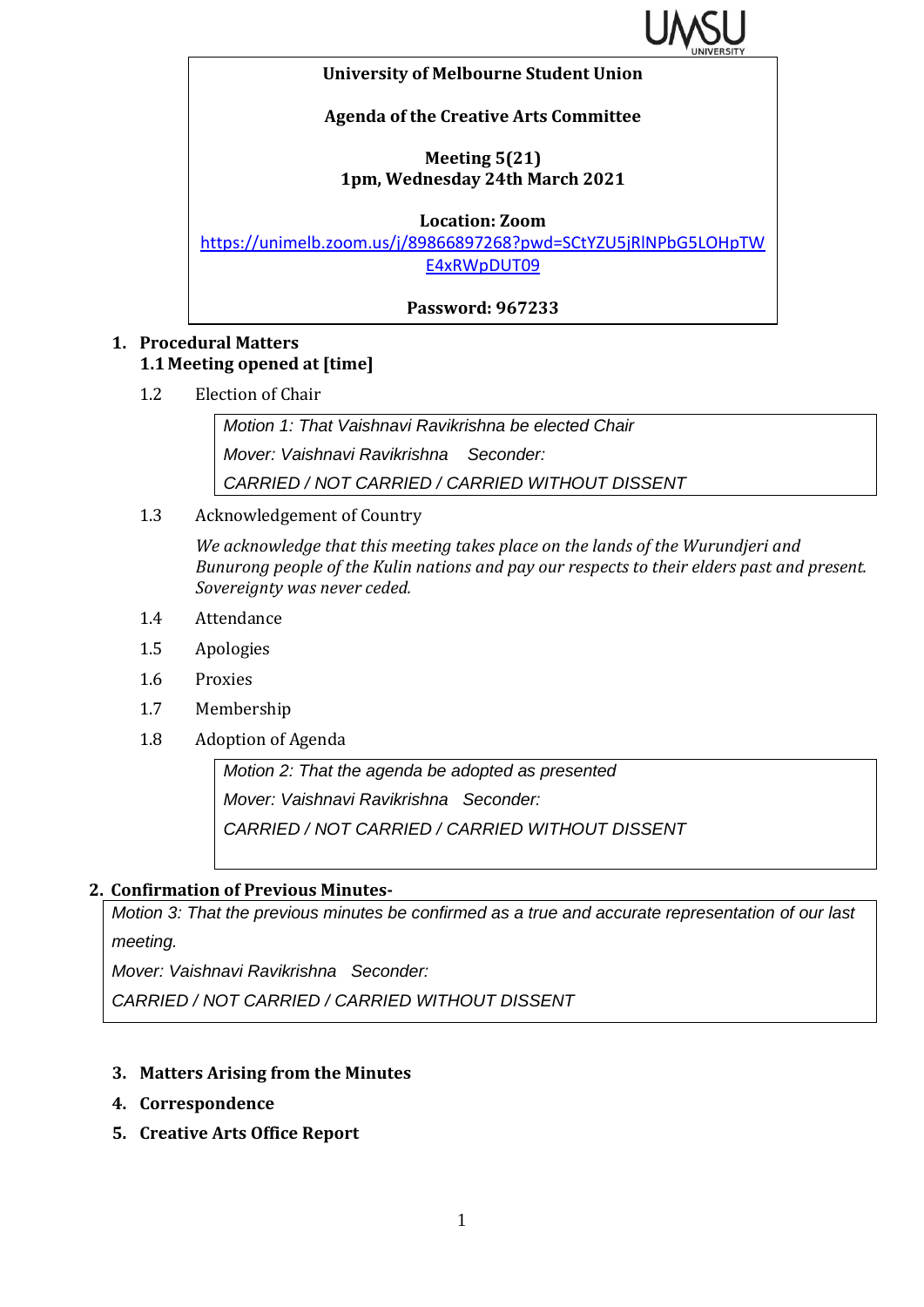5.1 Creative Arts officers Vaishnavi and Merryn to report on what they have done since the committee's last meeting on Wednesday 10th March 2021.

### **6. Motions on Notice**

Motion 6.1: To approve the spending of \$8,000 for the payment of Mudfest Contract staff (Mudfest Production Manager and Mudfest Southbank Manager) from the 'Salaries/Fees' Budget Line from the 2021 Mudfest Budget.

*Mover: Vaishnavi Ravikrishna Seconder:*

CARRIED / NOT CARRIED / CARRIED WITHOUT DISSENT

Motion 6.2: To approve the spending of \$10,000 for the payment of honoraria for Creative Arts Officers for their work as Mudfest Artistic Director and Mudfest General Manager from the 'Salaries/Fees' Budget Line from the 2021 Mudfest Budget.

*Mover: Seconder:*

CARRIED / NOT CARRIED / CARRIED WITHOUT DISSENT

Motion 6.3: To approve the spending of \$208.21 for the payment of Alana Kushnir to facilitate a discussion on NFT art from the 'Special Projects' Budget line from the Creative Arts Budget.

*Mover: Vaishnavi Ravikrishna Seconder:*

CARRIED / NOT CARRIED / CARRIED WITHOUT DISSENT

Motion 6.4: To approve the spending of \$15 for the purchase of an office fan from the 'Operational Expenses' Budget line from the Creative Arts Budget. *Mover: Vaishnavi Ravikrishna Seconder:*

CARRIED / NOT CARRIED / CARRIED WITHOUT DISSENT

### **7. Motions not on Notice**

Motion 7.1:

*Mover: Seconder:*

CARRIED / NOT CARRIED / CARRIED WITHOUT DISSENT

### **8. Other Business**